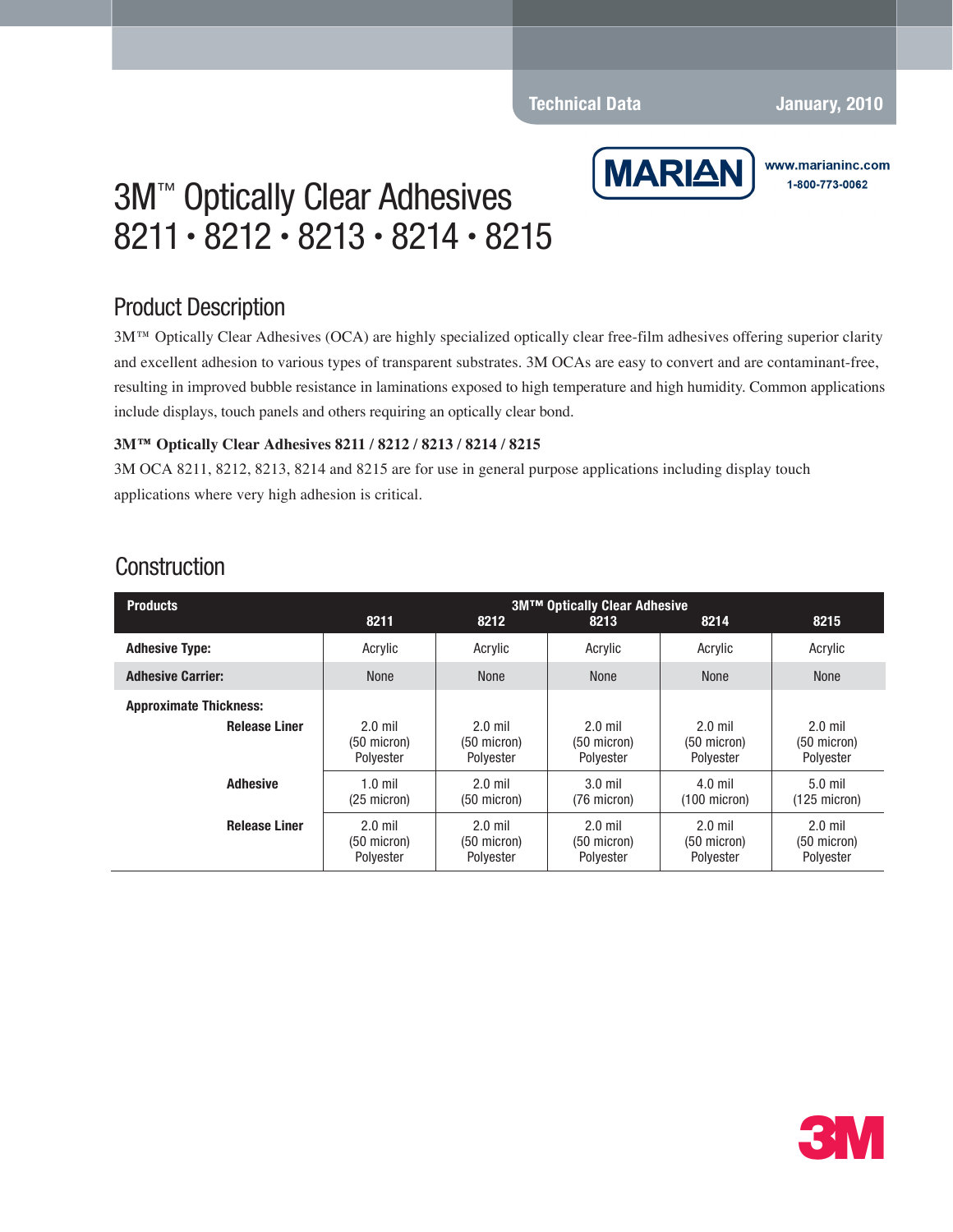## 3M™ Optically Clear Adhesives 8211 • 8212 • 8213 • 8214 • 8215

## Typical Physical Properties and Performance Characteristics

**Note:** The following technical information and data should be considered representative or typical only and should not be used for specification purposes.

#### **Optical Performance to Environmental Conditions:**

3M™ Optically Clear Adhesives have withstood the following environmental tests conducted in the 3M laboratory under the conditions specified without any appreciable deterioration in visible appearance, physical integrity or optical performance. Over the entire test duration there was no significant change in transmission over the visible spectrum.

|                           | <b>Condition</b>                                                    | <b>Duration</b> |
|---------------------------|---------------------------------------------------------------------|-----------------|
| <b>High Temperature</b>   | $+85^{\circ}$ C                                                     | 500 hours       |
| <b>Low Temperature</b>    | $-40^{\circ}$ C                                                     | 500 hours       |
| <b>High Temp/Humidity</b> | $+65^{\circ}$ C / 95% R.H.                                          | 500 hours       |
| <b>Thermal Shock</b>      | One hour at -40 $\degree$ C followed by one hour at +85 $\degree$ C | 200 cycles      |
| UV                        | WRC Cycle #4-15                                                     | 500 hours       |

#### **Peel Adhesion:**

ASTM D3330 modified, 180 degree peel, 12 in./min.

305 mm/min. 2.0 mil polyester to various surfaces.

| <b>Products</b>        |               |         |           | <b>3M™ Optically Clear Adhesive</b> |           |         |           |         |           |         |           |
|------------------------|---------------|---------|-----------|-------------------------------------|-----------|---------|-----------|---------|-----------|---------|-----------|
|                        |               | 8211    |           |                                     | 8212      |         | 8213      |         | 8214      |         | 8215      |
|                        |               | (oz/in) | (N/100mm) | (oz/in)                             | (N/100mm) | (oz/in) | (N/100mm) | (oz/in) | (N/100mm) | (oz/in) | (N/100mm) |
| 20 minutes dwell at RT | Glass         | 54      | 59        | 65                                  | 71        | 69      | 76        | 67      | 73        | 69      | 76        |
|                        | Acrylic       | 47      | 51        | 50                                  | 55        | 54      | 59        | 62      | 68        | 57      | 62        |
|                        | Polycarbonate | 49      | 54        | 58                                  | 63        | 64      | 70        | 73      | 80        | 50      | 55        |
| 72 hours dwell at RT   | Glass         | 60      | 66        | 71                                  | 78        | 63      | 69        | 84      | 92        | 84      | 92        |
|                        | Acrylic       | 50      | 55        | 54                                  | 59        | 58      | 63        | 70      | 77        | 66      | 72        |
|                        | Polycarbonate | 54      | 59        | 61                                  | 67        | 67      | 73        | 80      | 88        | 71      | 78        |

#### **Shear Adhesion:**

ASTM D-3654 Procedure H

1/2" x 1" Overlap, minutes to failure.

|                                                    | <b>3M™ Optically Clear Adhesive</b> |         |         |         |         |  |
|----------------------------------------------------|-------------------------------------|---------|---------|---------|---------|--|
|                                                    | 8211                                | 8212    | 8213    | 8214    | 8215    |  |
| Heat Aged $(70^{\circ}C)$<br>500g, stainless steel | >10.000                             | >10.000 | >10.000 | >10.000 | >10.000 |  |

### **Color:**

### ASTM E 1164-07 / CIELAB

(BYK Gardner TCS Plus Spectrophotometer, Model 8870)

| <b>3M™ Optically Clear Adhesive</b> |               |               |               |               |  |  |
|-------------------------------------|---------------|---------------|---------------|---------------|--|--|
| 8211                                | 8212          | 8213          | 8214          | 8215          |  |  |
| $L^* = 97.08$                       | $L^* = 97.1$  | $L^* = 97.08$ | $L^* = 97.08$ | $L^* = 97.12$ |  |  |
| $a^* = -0.01$                       | $a^* = -0.02$ | $a^* = -0.01$ | $a^* = -0.02$ | $a^* = -0.05$ |  |  |
| $b^* = 0.16$                        | $b^* = 0.15$  | $b^* = 0.16$  | $b^* = 0.19$  | $b^* = 0.19$  |  |  |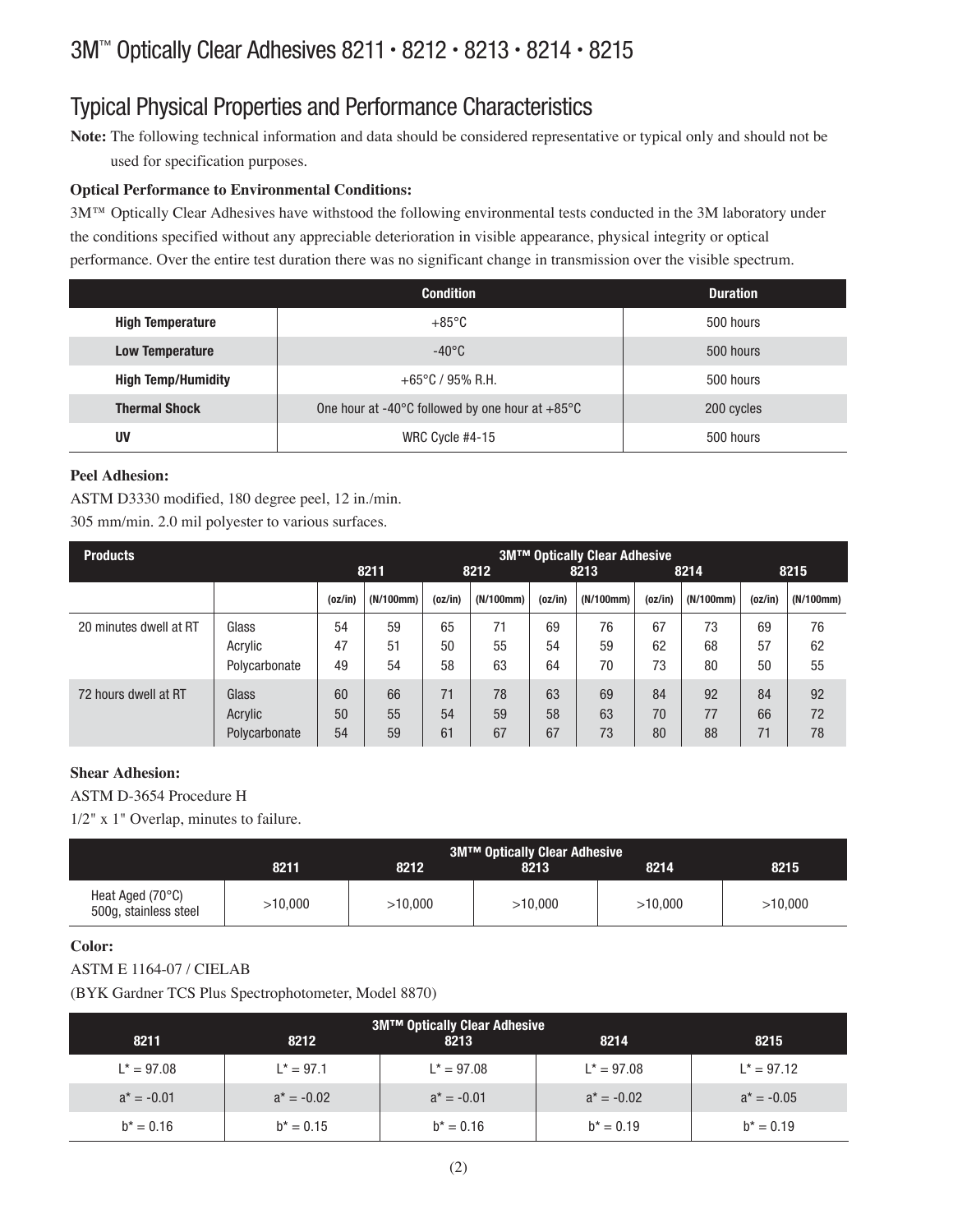### Typical Physical Properties and Performance Characteristics (continued)

**Note:** The following technical information and data should be considered representative or typical only and should not be used for specification purposes.

#### **Refractive Index:**

 $(\pm 0.0005$  measured for Sodium D line @ 25°C)

| <b>3M™ Optically Clear Adhesive</b> |       |       |       |          |  |  |
|-------------------------------------|-------|-------|-------|----------|--|--|
| 8211                                | 8212  | 8213  | 8214  | 8215     |  |  |
| 1.473                               | l.475 | .473، | l.473 | . 473. ، |  |  |

#### **Haze:**

Haze was measured according to ASTM D1003-92

| <b>3M™ Optically Clear Adhesive</b> |         |      |      |         |  |
|-------------------------------------|---------|------|------|---------|--|
| 8211                                | 8212    | 8213 | 8214 | 8215    |  |
| $0.1\%$                             | $0.6\%$ | J.4% | 0.5% | $0.8\%$ |  |

#### **Transmission:**

ASTM E903, D1003, and E284

We calculate internal transmittance by correcting sample Transmittance (TLT) for the sample Reflectance (TLR) in accord with the definition of internal transmittance (τ*i*) found in ASTM E284. This measurement is meant to show whether the sample has any absorptance in the visible range of the spectrum. A perfect sample with no absorptance would have a value of  $\tau_i = 100$  percent ( $\pm$  error of measurements, typically  $\pm$  0.5 %).

*Internal Transmittance* **(%TLT***i***,** τ*i* **)** is calculated as follows:

 $\%$  TLT<sub>*i*</sub> =  $[(\%$ TLT<sub>*s*</sub> $) / (\%$ TLT<sub>*100*</sub> -  $\%$ TLR<sub>*s*</sub> $)]$  \* 100

**Transmittance vs. Wavelength**

#### **Typical 3M™ Optically Clear Adhesive 821X**

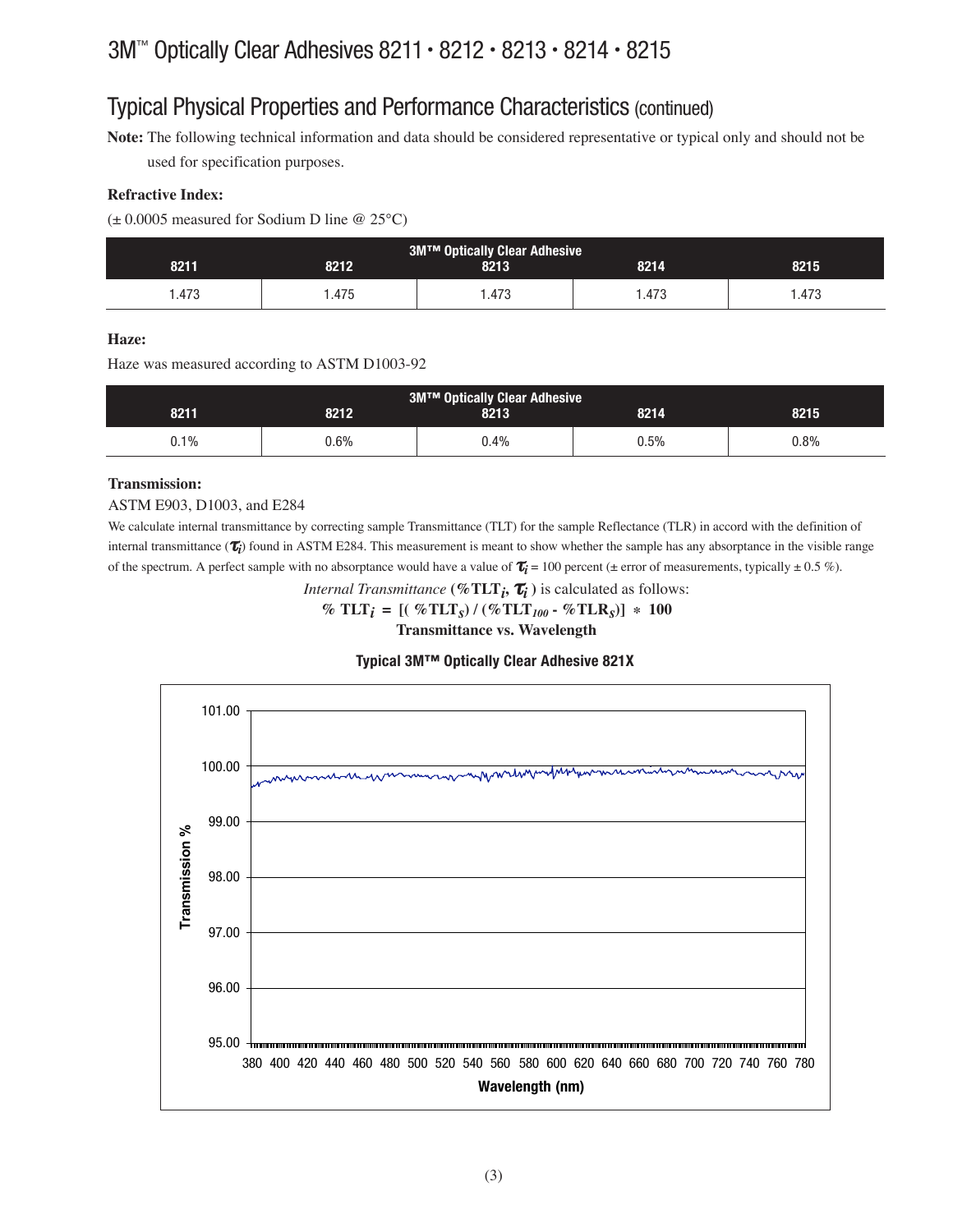### 3M™ Optically Clear Adhesives 8211 • 8212 • 8213 • 8214 • 8215

### Typical Physical Properties and Performance Characteristics (continued)

**Note:** The following technical information and data should be considered representative or typical only and should not be

used for specification purposes.

#### **Shelf Life:**

Product retains its performance and properties for two years from date of manufacture if properly stored at room temperature conditions of 72°F (22°C) and 50% relative humidity. Storage in a plastic bag is recommended.

### Application Techniques

For maximum bond strength the surface should be thoroughly cleaned and dried. To obtain greatest benefit, laminations should be done in a class 10,000 cleanroom or better and using equipment with static charge elimination.

Bond strength can be improved with firm application pressure and moderate heat causing the adhesive to develop intimate contact with the bonding surface.

Maximum bond strength is achieved after 72 hours of dwell time.

### Available Sizes

| Available Lengths (subject to minimum order requirements):<br>Maximum length - 3M™ Optically Clear Adhesives 8211, 8212, 8213, 8214 and 8215 | 180 yards or 540 feet   |
|----------------------------------------------------------------------------------------------------------------------------------------------|-------------------------|
| Available Widths (subject to minimum order requirements):<br>Maximum width - 3M™ Optically Clear Adhesives 8211, 8212, 8213, 8214 and 8215   | 60 inches               |
| Normal Slitting Tolerance                                                                                                                    | $\pm$ 1/32 in. (0.8 mm) |
| Core Size                                                                                                                                    | $3.0$ in. (76.2 mm)     |

### General Information

- Light transmission >99% when corrected for reflection losses.
- Non-birefringent when removed from carrier film.
- High temperature, humidity, and UV resistance.
- Long term durability without yellowing, delaminating, or degrading.
- High cohesive and peel strength for reliably bonding most transparent substrates.
- 3M™ Optically Clear Adhesives 8211, 8212, 8213, 8214 and 8215 are coated and converted in a clean room.

### Application Ideas

- Touchscreens- for bonding film and glass laminates. • Avionics/military displays.
- 
- Projection screens.

#### **Processing:**

#### **Laminating**

- 3M optically clear adhesives are inspected to reduce the occurrence of bubbles, dirt, gels and other optical distortions.
- Wound on plastic cores and wrapped in plastic to eliminate paper fiber contamination.
- Two film liners for optimum adhesive smoothness and differential release for ease of processing and protection from contamination.
- Available in roll goods only.
- 
- Transparent graphic overlays. **•** Optical management films for LCD.

Recommended nip roll or roller platen press type laminator to maintain optical aesthetics when laminated. Hand lamination not advised. Use best process control standards possible to control variables. (See **3M Laminating Technical Bulletin** for additional information.)